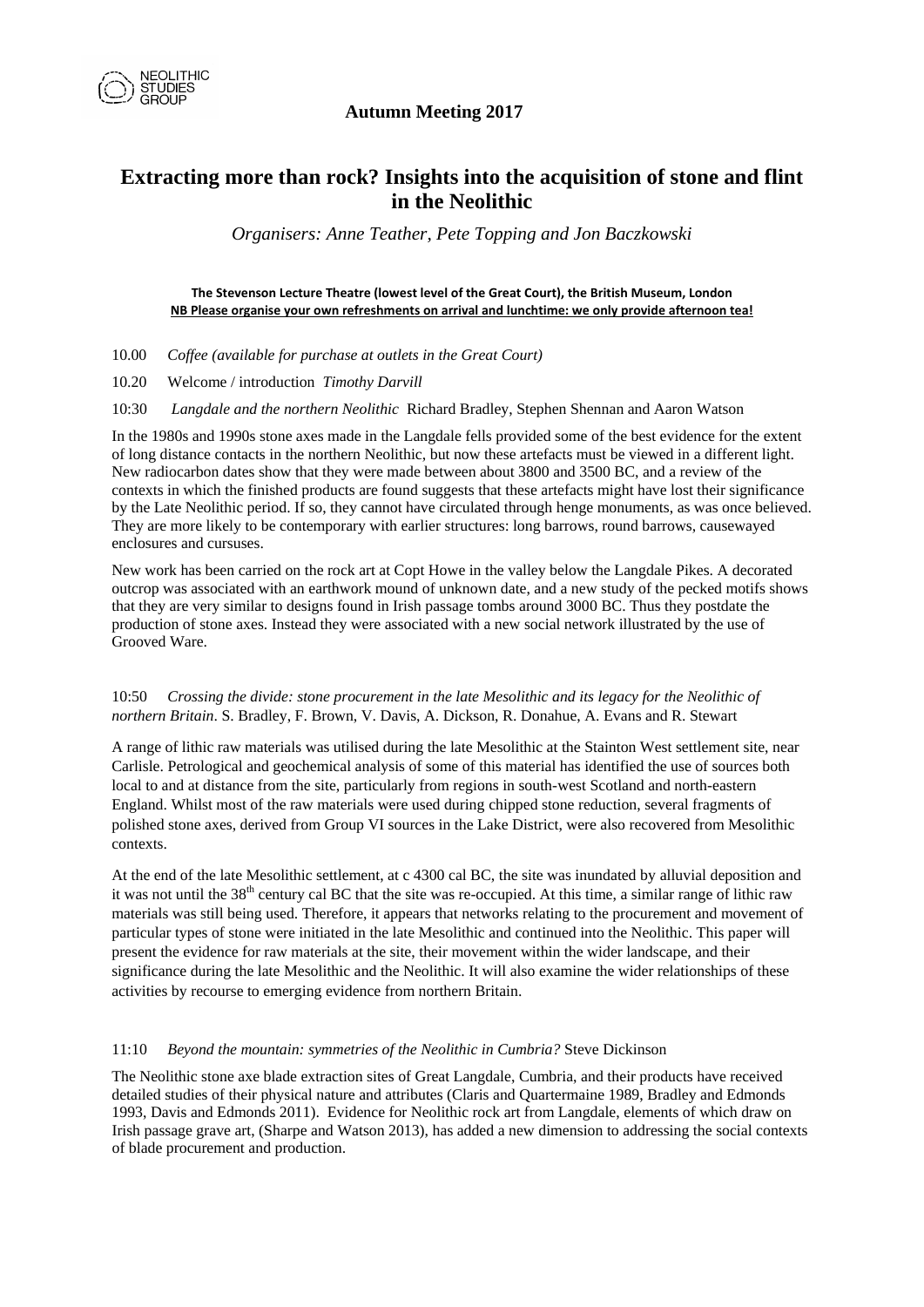

A number of studies have draw attention to the way both monuments and rock art resonate with landscape topography and geology (Fahlander 2016, Helskog 2014, Olsen 2013, Meirion Jones et.al., 2011, Tilley 2004, 2008, Chippindale and Nash 2004, Bradley 1998, 2003). Archaeology can contribute effectively to a more nuanced understanding of montane Neolithic stone acquisition and its contexts through refining its ontological perspectives. The properties of materials participate in the interaction between them and people, (Meirion Jones and Alberti, 2016, Wylie and Chapman 2015, Ingold 2011), requiring us to re-evaluate what can be, and has been, categorised as 'nature' and 'culture' (Descola 2014).

Upper Eskdale is four kilometres south-west of Great Langdale. It is a vast amphitheatre and south-facing valley, river and ridge system overlooked by mountains traversed by the same blade-producing volcanic tuff as that found in Langdale. Here, survey work from 2015 onwards is revealing prehistoric rock art and complex responses in stone selection and monument creation in relation to this montane environment. This paper explores new questions posed by these discoveries.

#### 11:30 *Beyond the quarries? Understanding Neolithic lithic procurement in southern Norway* Astrid Nyland

In order to understand Neolithic quarrying, it must be understood in relation to preceding practices, related to its contemporary societies, and social setting. Hence, to understand the character of exploitation of specific quarry sites, one must extend the field of investigation. The paper builds on the results from a comparative study of 21 contextualised quarries in southern Norway. Through investigations of the operational chain of lithic procurement, identifying variation in time-depth, scale of extraction, distribution, the actual use in different archaeological, as well as social contexts, significant chronological and geographical differences emerged.

During the Neolithic in southern Norway (c. 4000-1800 cal BC), there are distinguishable regional differences in raw material exploitation and quarrying. Through case studies, I will discuss how this variation can provide insight into the varying processes of Neolithization in the regions of 'western', 'eastern', and 'central Norway'. One such study involves the onset of the Early Neolithic in western Norway. This was marked by the sudden and intense exploitation by hunter-gatherers of a rhyolite quarry atop Mt. Siggjo on the western coast. This practice is contrasted by the conspicuous lack of similar procurement and distribution practices in a more agriculturally influenced eastern Norway. The other case focusses on the dominating exploitation of quartzite in the interior of central Norway and the mountainous area in the Late Neolithic and Bronze Age. This practice has been associated with hunter-gatherers in opposition to a flint using farming society, but this is not necessarily so.

11:50 *Felsite Blues: The role of reibeckite felsite in Neolithic Shetland* Gabriel Cooney, Will Megarry, Mik Markham, Torben Ballin, Joanne Gaffrey, Bernard Gilhooly, Brendan O'Neill, Jenny Murray, Alison Sheridan and Astrid Nyland

A distinctive feature of the Neolithic period in Shetland is the use of a particular stone resource, (riebeckite) felsite, as the major source for stone axes and Shetland knives. This is identified as Group XXII in the Implement Petrology Group (IPG) scheme of British stone implement petrology groups. Extracting and working this source involved quarrying and production of preforms/roughouts at the quarry site at North Roe, Northmavine, Mainland Shetland. Here north-south trending felsite dykes, generally pale blue in colour, intrude into a red granite country rock. The use and deposition or discard of objects made from felsite is known across the archipelago. The objects turn up in a wide range of contexts and there are clear indications of what might be termed 'functional' and 'ceremonial' elements to the uses and patterns of deposition of felsite. The North Roe Felsite Project (NRFP) is using a multi-scalar landscape approach integrated through GIS to investigate the quarry complex and the role of felsite in Neolithic society in Shetland. The paper will focus on the results of recent excavation and survey at the quarry landscape, including systematic petrological and geochemical analysis, experimental knapping and related work on museum assemblages. Key issues to be explored include understanding the patterns of deposition of objects, the movement of felsite across the archipelago and the social significance of the quarry itself. One useful way to begin to think in a different way about the social importance of felsite and appreciate its significance is to see the quarry landscape as the largest Neolithic monument in Shetland.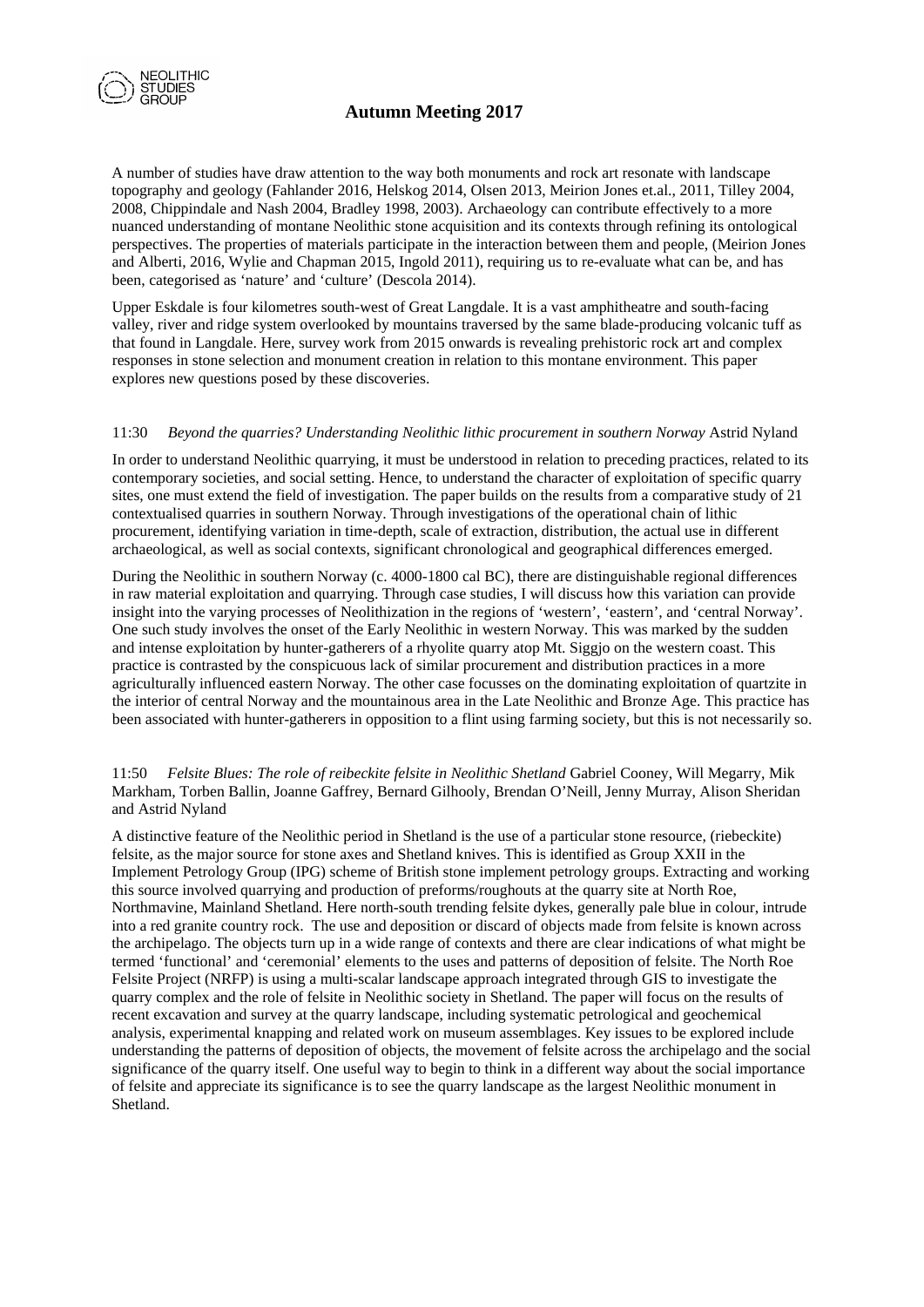

| 12.10-12.30    | <i>DISCUSSION</i>                  |
|----------------|------------------------------------|
| $12:30 - 2:00$ | LUNCH (make your own arrangements) |

### 2:00 *What does sarsen stone quarrying look like?* Katy Whitaker

So, what *does* sarsen stone quarrying look like? Sarsen was immensely significant in neolithic and early bronze age life, exemplified in some of Europe's greatest prehistoric monuments as at Stonehenge and Avebury. Yet the bulk of World Heritage Site-centred research and publication treats sarsen tangentially. Research into flintmining, axe-head production, even bluestone sourcing and quarrying, has shown how valuable it is to locate and describe quarrying activity, in order to interpret past social practices, behaviours, and relationships. The detail of neolithic sarsen quarrying, however, has only very recently begun to be addressed (Gillings and Pollard 2016). Sarsen extraction has, however, continued since prehistory. Identifying early quarrying sites is problematic. Later activity has almost certainly damaged and erased signs of previous extraction. Can we even distinguish prehistoric from modern sarsen extraction?

This paper presents new research into what we *do* know about sarsen quarrying. This includes the archaeological signatures of the varied ways that sarsen has been quarried across its geological distribution in southern Britain at different times. It asks which of these, if any, might be useful analogies for neolithic sarsen extraction. And it suggests how neolithic sarsen quarrying might appear, if we go looking for it. This enquiry is the essential precursor to finding sarsen quarries, fundamental to gain insights into the lives of the sarsenbuilders, informed by landscape context and the significance of place, similar to the progress made over the past 30 years for other stone acquisition.

### 2:20 *A new ethnoarchaeological model for lithic extraction* Pete Topping

The social context of mines and quarries is fundamental to the interpretation of Neolithic stone extraction. To address this question 168 global ethnographic studies were analysed to identify common trends in traditional extraction practices and produce robust statistics about the material signatures of these sites. Repeated associations emerged between storied locations, social networks and the organisation of extraction practices on the one hand, and features of the material world on the other (e.g. landforms, extraction practices, structured deposition), suggesting that we can now *probably* identify sites which were storied locations, seasonally used, and practising ritualised extraction - all leading to product objectification. A second stage of analysis compared the ethnography to 223 global archaeological sites which produced similar material patterning, while suggesting limits to interpretation. These constraints led to a revision of the interpretive framework which was then used to analyse the published excavations of 79 flint mines and 51 axe quarries in the UK and Ireland.

This analysis suggested that many extraction sites were special places, deliberately distant from settlements. They followed common practices and assemblages were carefully deposited which the framework suggests reflects technical skill and ritualised practises, but also exclusivity – the sites probably controlled by clans or technical specialists. Previous analyses, particularly of stone axes, demonstrates that many extraction site products travelled long distances, were often unused and deposited in non-settlement contexts. Conversely, artefacts knapped from expedient surface sources are generally discovered in a domestic setting, which confirms the special nature of extraction sites and their products. Overall, this statistically-robust ethnographic probability analysis provides a more confident foundation to model the social context of extraction sites through detailed analysis of their setting, composition, structures and assemblages.

### 2:40 *Supply and demand in the Neolithic quarry and mine production of Northwest Europe* Stephen Shennan, Mike Parker Pearson, Andrew Bevan, Tim Kerig, Ralph Fyfe, Kevan Edinborough and Peter Schauer

What factors influenced non-agricultural production in prehistory? Explicitly or implicitly this has long been a topic of debate in prehistoric archaeology, because it relates to the question of whether people in prehistoric societies had 'economic' motivations and what those might have been. The paper will address this issue by presenting the first results of the NEOMINE project, which is analysing the evidence for stone quarrying and flint mining and the factors affecting consumption of their products by Neolithic early farming communities in Britain and North West Europe over the period c.5300-2000 BC. The project's aim is to evaluate what economic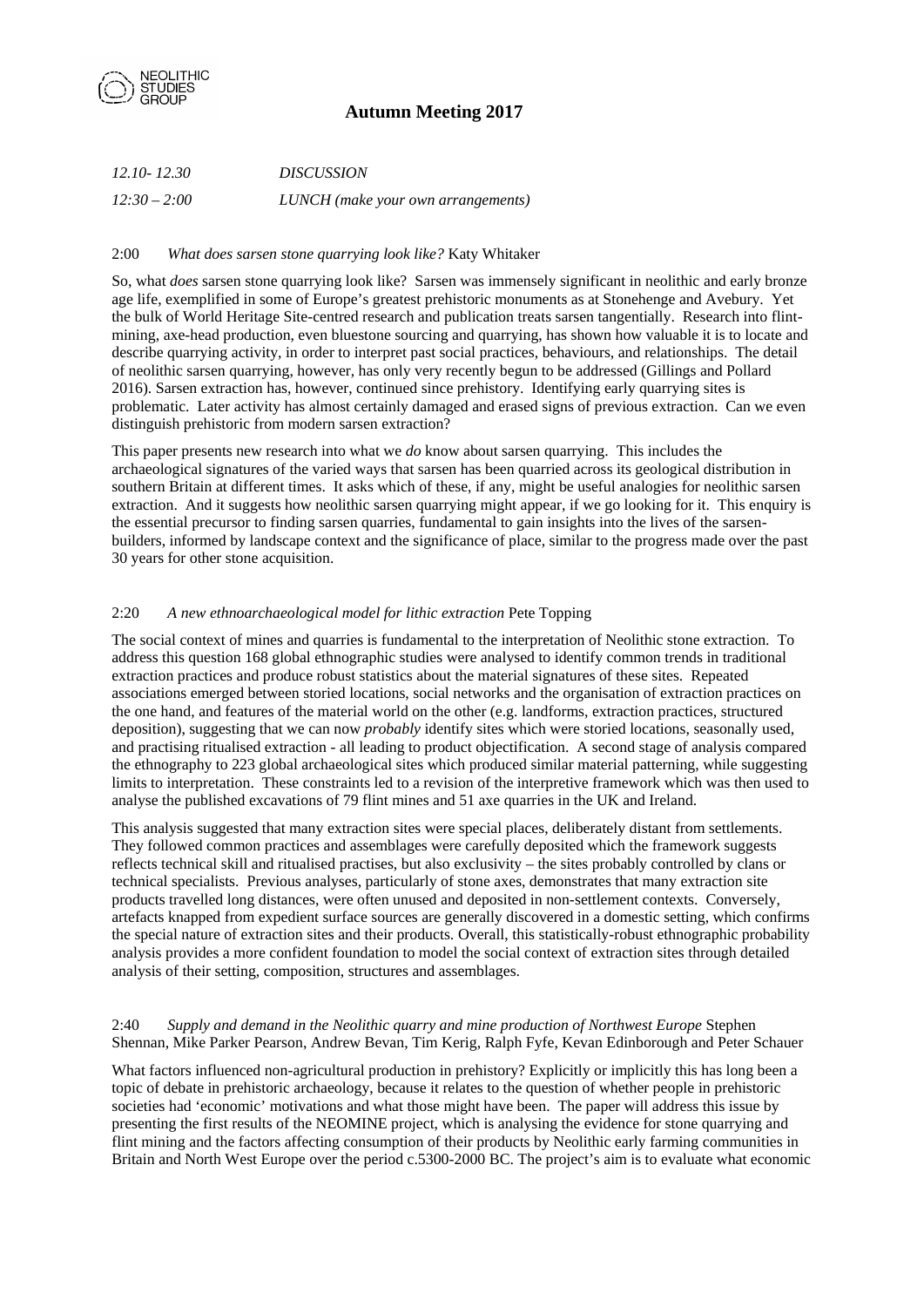

factors, if any, had an influence on their scale and intensity, and in particular the extent to which the amount of material they produced varied over time in response to external demand.

On the basis of newly collected and newly updated radiocarbon data on the dating of Neolithic mines and quarries in the region we will test whether their periods of use correlate with periods of high population and therefore high demand in the area surrounding the mine, using summed radiocarbon probabilities as a population proxy while taking into account sampling variation and fluctuations in the calibration curve. We will go on to explore the factors affecting the distribution of products of known source, focussing on the Implement Petrology Group data for Britain.

#### 3:00 *"It shouldn't have been found there!": the trouble with Greenwell's axe* Martyn Barber

When William Greenwell began excavating at Grime's Graves in 1868, the idea that the Stone Age was divisible into earlier and later phases - Palaeolithic and Neolithic – was just a few years old. A key piece of evidence supporting Greenwell's suggestion Grime's Graves belonged to the Neolithic was *"a hatchet of basalt…the marks of its cutting edge were distinctly seen upon the sides of the gallery"*. The polished stone axe quickly became accepted as a type-fossil of the Neolithic, causing difficulties for those who favoured different dates for flint-mining. Greenwell's account of the axe's discovery (and the authenticity of some of his other finds) was being questioned as early as 1873, and came under further scrutiny during the 1890s, a process that included obtaining additional accounts from Greenwell and others, and clearly had the potential to undermine the authority of Greenwell as a reliable witness to his own excavations.

Reappraisal of Neolithic flint mining over the last 20 years has relied heavily on archival research. That research into the published and unpublished records of excavations and other fieldwork undertaken from the mid-19th to the later 20th century has mainly focused on determining what those records can tell us about what happened at those sites in prehistory. However, the circumstances in which those records were created also require scrutiny. How sure can we really be about the actual circumstances of Greenwell's *'basalt hatchet'*?

*3:20 – 3:40 AFTERNOON TEA (provided by NSG)*

#### 3:40 *A whiter shade of pale: powerful relationships between Neolithic communities and the underworld at Monkton-Up-Wimborne, Dorset* Susan Greaney

The enclosed pit circle at Monkton-Up-Wimborne, within the complex of Neolithic monuments to the south of the Dorset Cursus, was excavated by Martin Green in 1997. This unique site may provide an insight into the relationships that Neolithic people had both with the underworld and with each other. The perspective adopted in this paper is that certain 'natural' substances or occurrences could have been perceived as powerful by Neolithic people and were therefore intimately bound up within their relational social network. This is becoming a relatively common way for archaeologists to characterise relationships between humans and their environment. It will be tested here through a detailed exploration of materials and activities at Monkton-Up-Wimborne to see if it can also shed light on relationships between humans, particularly where there are imbalances of power and unequal relations.

The form of the Monkton-Up-Wimborne monument, the carefully selected deposits placed within the shaft and pits, and the lives and burials of the four people interred there, all point to a deep knowledge of chalk and a deliberate engagement with the underworld. People were extracting flint nodules from this chalk and exporting elsewhere, particularly to the Mendip hills. The paper will explore the idea that the monument could have been part of a complex triangle of relations between communities living on the Mendips, people on Cranborne Chase and the flint-giving chalk.

## 4:00 *Breaking chalk: archaeological investigations at Long Down and Harrow Hill, West Sussex, 1984-86* Jon Baczkowski and Robin Holgate

The results of fieldwork at Long Down and Harrow Hill in the mid-1980s will be presented. At both sites, a single flint-working area was discovered and sample-excavated, with axe roughouts proven to be the main product. Drift mines were also revealed at Harrow Hill adjacent to the flint mines, the only known examples in